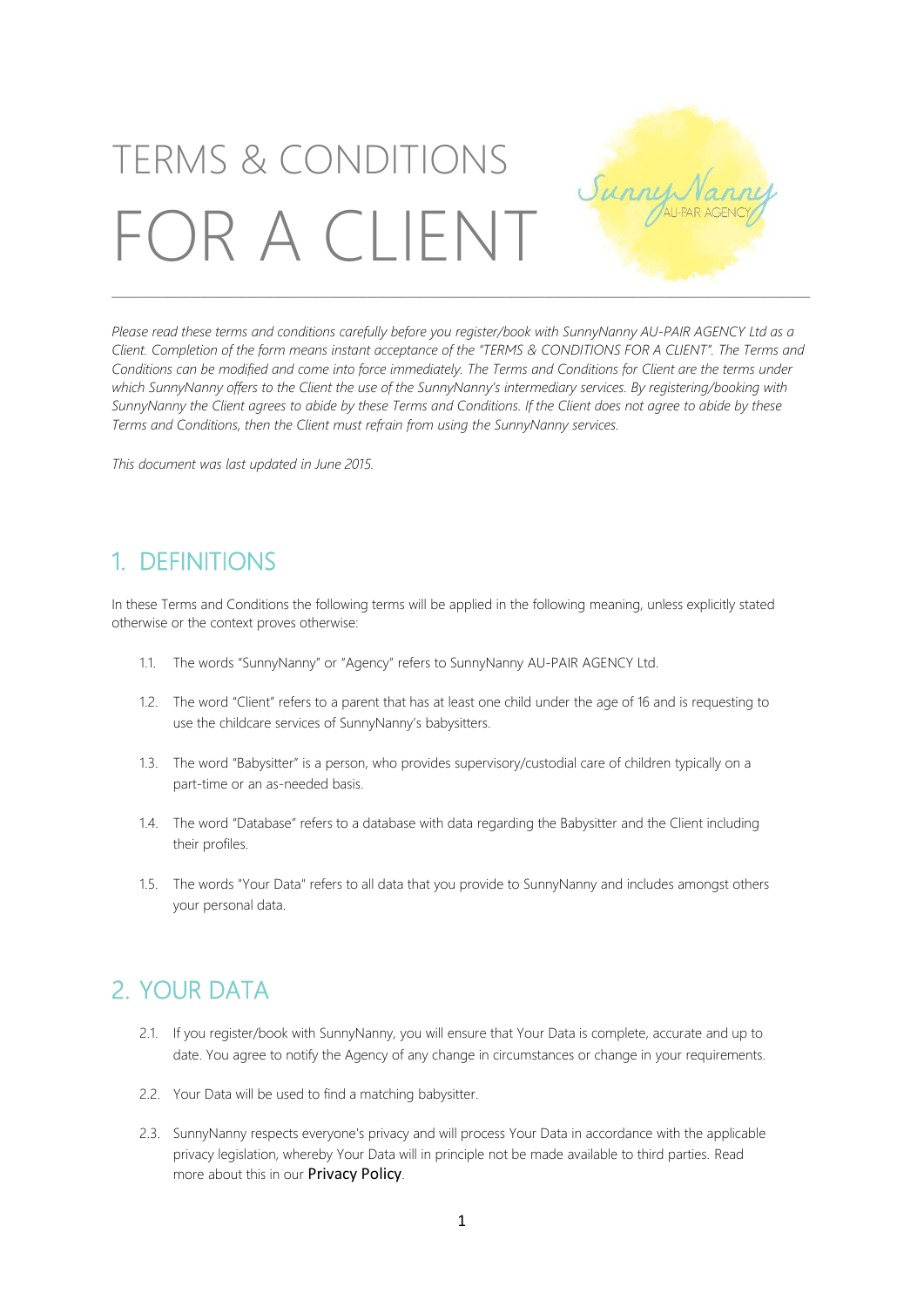2.4. SunnyNanny will release information to third parties when we believe this is appropriate to comply with the law, police or fraud investigations, to protect the rights of SunnyNanny, our users or others.

## 3. CONTACT

SunnyNanny AU-PAIR AGENCY Ltd is registered at the Registrar of Companies under REG-number HE330054, it resides in Limassol and has its registered office in Limassol. You are requested to send all correspondence to the Agency to the following e-mail address: [info@sunnynanny.com.](mailto:info@sunnynanny.com) 

#### 4. REGISTERING & BOOKING

- 4.1. The Agency provides a wide range of babysitting services and two categories of babysitters: Elite Babysitters and Standard Babysitters, for more info please visit our **[website](http://www.sunnynanny.com/)**.
- 4.2. The Clients can book and specify the requirements for babysitting by an on-line booking form created for this purpose.
- 4.3. The Agency advises to all Clients to make their bookings well in advance. The booking made later than 24 hours prior to the start time of the babysitting placement is called 'Last Minute Booking' and special rates apply.
- 4.4. The Last Minute Booking can only be made up to 5 hours before required start time.
- 4.5. After the the Client confirms the booking of the childcare services, the Agency will search for a matching Babysitter and send details of matching Babysitter(s) to the Client.
- 4.6. The Client will select the Babysitter they are interested in and the Agency will arrange an interview with a selected Babysitter, if requested by the Client. The Client must review the details sent by the agency and ask any relevant questions during the interview. If the Client doesn´t like the selected Babysitter, the process is repeated until the Client is fully satisfied with the result.
- 4.7. Paragraph 4.5 & 4.6 don't apply on Last Minute Booking.
- 4.8. If the client decides to let the Babysitter drive their car, they must make it clear to their insurers that the Babysitter is driving their car. The Babysitter/Agency is not liable to the Client for damage caused in an accident/incident when driving at the request of or with permission of the Client. The Babysitter/Agency cannot be asked to pay for any damage caused to the car or to cover the excess.
- 4.9. If the Client is using the online "Childcare Booking" form, for booking of the babysitting session, they agree that they are responsible for the accuracy of all information pertaining to each booking. This includes relevant information in regard to date, time and length of booking.

#### 5. BABYSITTERS' GENERAL OBLIGATIONS/REQUIREMENTS

5.1. The Babysitter has a permition to work and live in Cyprus.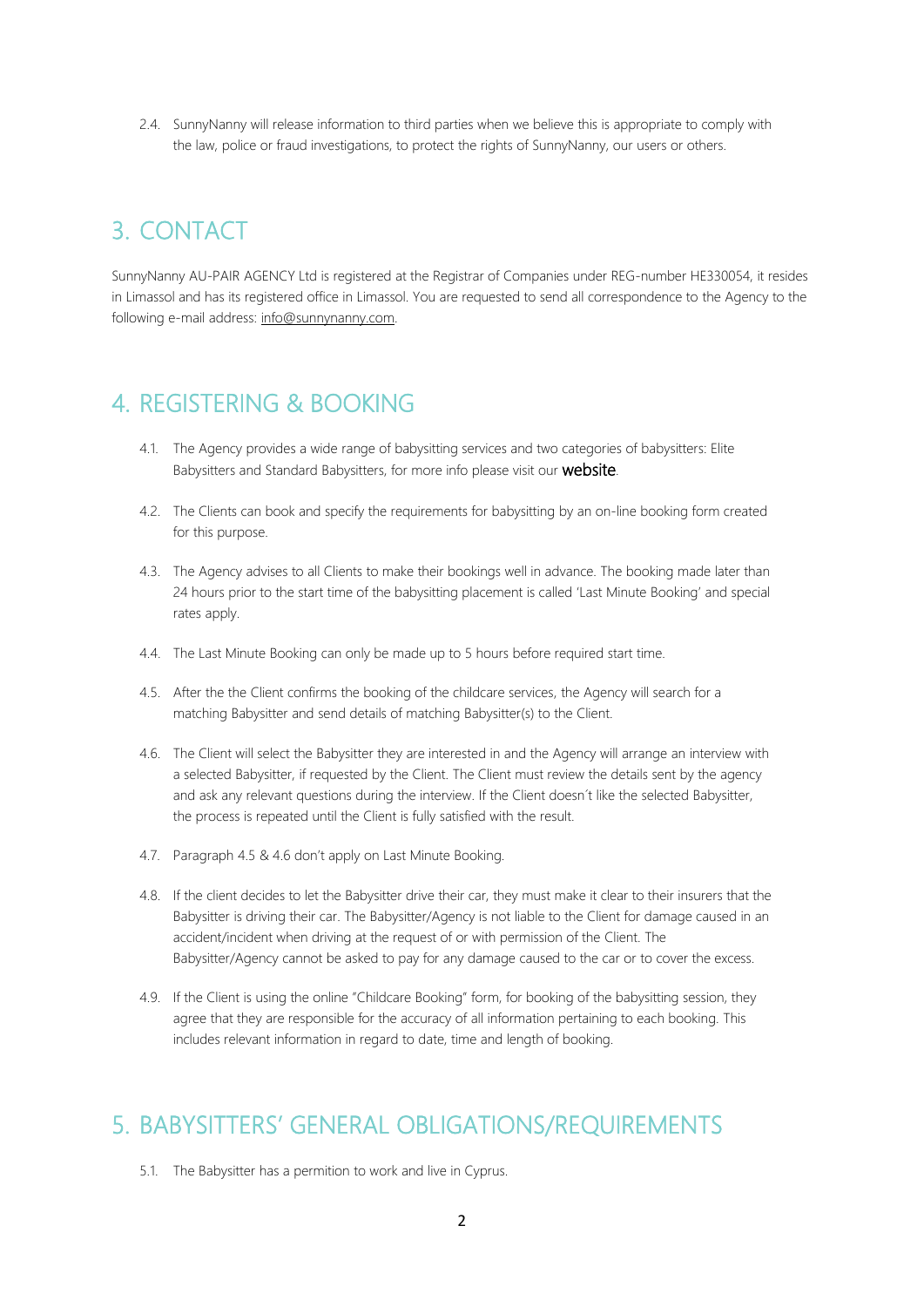- 5.2. The Babysitter has the minimum age of 18 years.
- 5.3. The Babysitter certifies that s(he) have successfully completed the secondary school education.
- 5.4. The Babysitter declares that s(he) has never been charged with or convicted of a criminal offence.
- 5.5. The Babysitter is responsible to up hold their commitment to the Client and to the Agency.
- 5.6. The Babysitter will abide by all appropriate regulations and instructions of the Republic of Cyprus and obey all applicable laws.
- 5.7. The Agency thoroughly screen, interview and induct all babysitters and have the highest expectation that they will conduct themselves in a professional manner, although, the Agency cannot guarantee the suitability, honesty, character or capability of the Babysitter. If you have any concerns please contact us immediately.
- 5.8. The Agency accepts no liability of any kind for any inconvenience, loss of or damage to property, or any loss or personal injury or death howsoever arising directly or indirectly from any act or omission of any Babysitter introduced by the Agency even if such an act or omission is negligent or fraudulent or reveals dishonesty.

## 6. BABYSITTERS' DUTIES

- 6.1. A Babysitter will provide the Client with the childcare.
- 6.2. Babysitter is expected to take care of Client's pets, if both parties agree on it.
- 6.3. The Babysitter will be flexible when it comes to schedule of working hours.
- 6.4. The Babysitter will show a professional attitude and is aware that they bear a responsibility towards the children that they take care of.
- 6.5. The Babysitter will take good care of the children that (s)he is taking care of and will treat them in a spontaneous and loving manner.
- 6.6. The Babysitter under NO circumstances leave the children alone.
- 6.7. The Babysitter will not move any child/ren from the babysitting location unless the Client authorizes the Babysitter to do so.
- 6.8. The Agency requires all our Babysitters to be reliable, courteous, and enthusiastic and to use their initiative at all times.
- 6.9. Babysitter agrees never to perform their duties under the influence of drugs or alcohol.
- 6.10. The Babysitter will not smoke in the place of the Client, unless (s)he gets the permission to do so by the Client.
- 6.11. The Babysitter will, in case of emergency, always contact the Client as well as the Agency.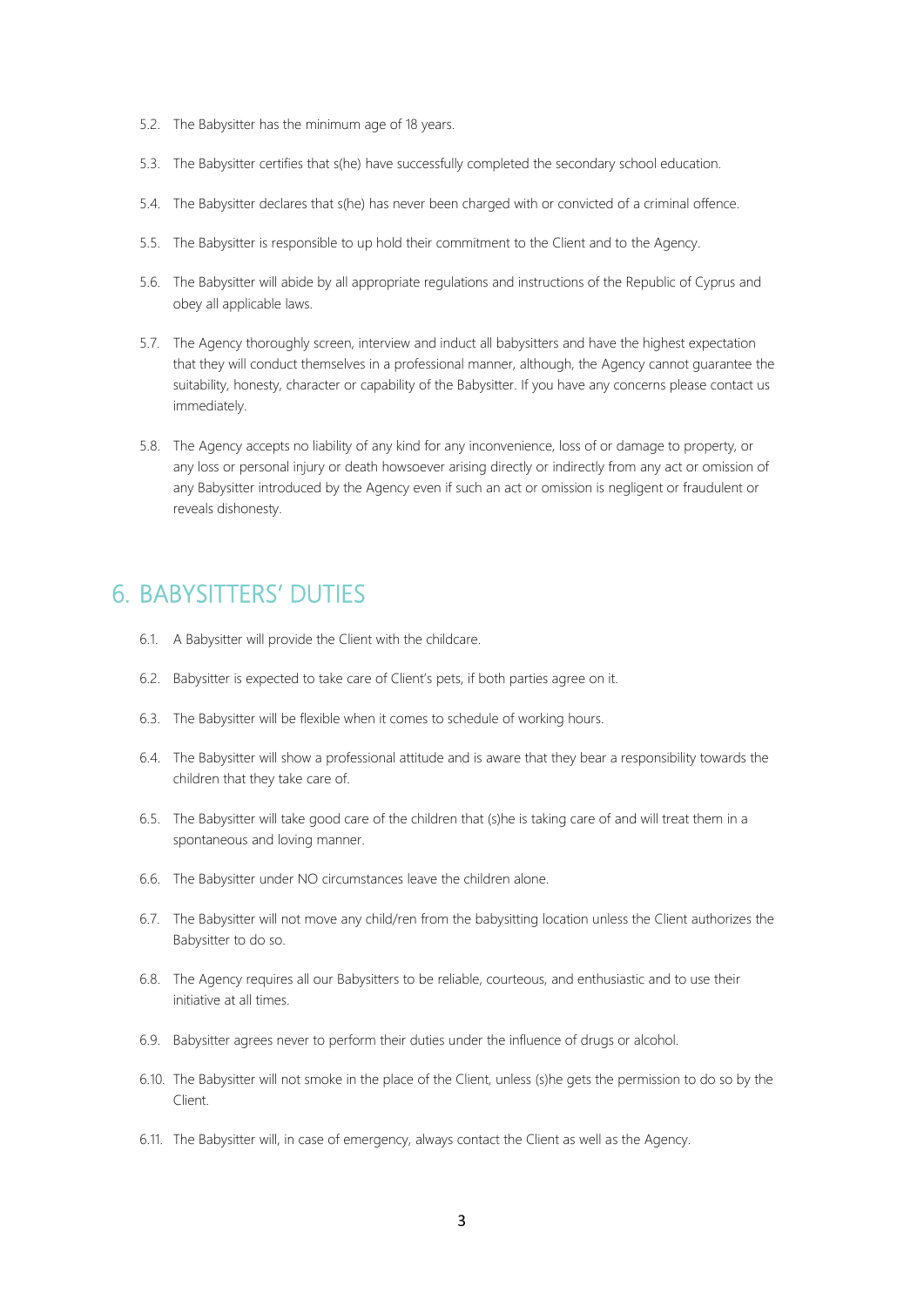- 6.12. The Babysitter will keep the place of babysitting clean and will never invite other people to come and visit on that address without asking.
- 6.13. The Babysitter must always respect Client's privacy.
- 6.14. The Client's private telephone is not to be used except under emergency situations.
- 6.15. The Agency's Babysitters are strictly prohibited to make any private agreements with the Client. Should this be discovered, fees for lost earnings will apply to both Babysitter and the Client and the agreement with both parties will be terminated.
- 6.16. All Babysitters are to dress professionally during their working hours.
- 6.17. Elite Babysitters are obliged to prepare for the specific needs of the Client's child/ren in order to engage them in creative and developmental play.
- 6.18. Babysitter agrees to turn up to a sitting placement strictly 10 minutes prior the starting time of the sitting.
- 6.19. Before (s)he leaves, the Babysitter is obliged to fill out and keep "Sitting Confirmation", a form signed both by the Client and the Babysitter. Original to be kept by the Babysitter and copy to be delivered to the Agency no longer than two days after the sitting placement.
- 6.20. Before (s)he leaves the sitting placement, the Elite Babysitter is obliged to provide the parents with "Sitting Summary", a written report on activities and tasks done and progress/skills/development achieved by sat person(s).
- 6.21. The Babysitter will in principle arrange his/her own meals during the performance of the caregiving services.

#### 7. CLIENT'S COMMITMENT

The Client commits to respecting the following obligations:

- 7.1. Give the Babysitter, support and guidance as to how to carry out their duties well.
- 7.2. Give 2 weeks' notice in case of termination of long term regular babysitting sessions.
- 7.3. Take such actions as it considers necessary regarding Babysitter's health and safety during the time of the babysitting session.
- 7.4. Pay on time as requested in paragraph 8.4.
- 7.5. Will not use any offensive language and/or behaviors towards the babysitter.
- 7.6. Before the Babysitter leaves, the Client is obliged to sign "Sitting Confirmation", a form confirming the start and end time of the babysitting session.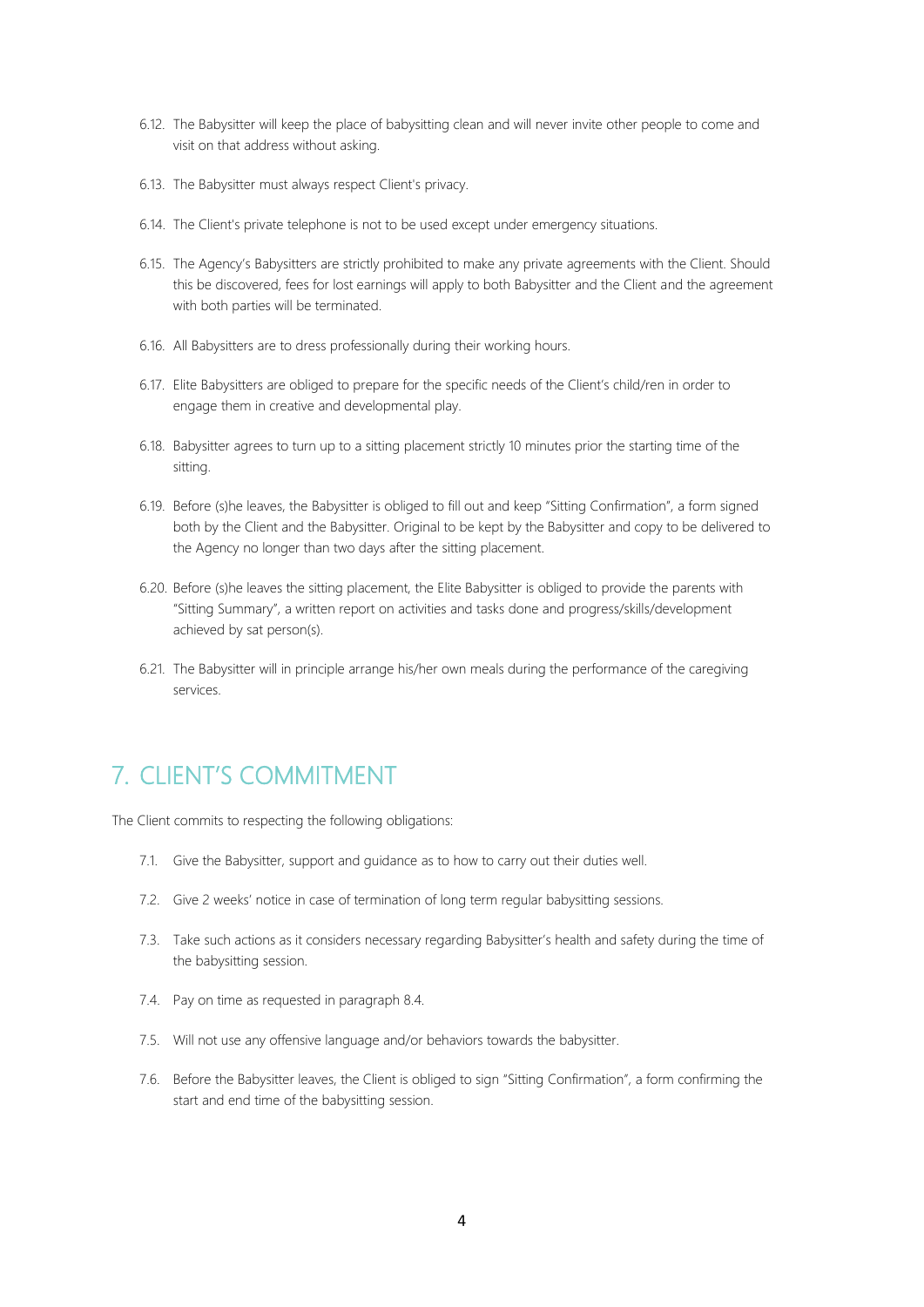## 8. TERMS OF PAYMENT & CANCELATION POLICY

- 8.1. The hourly rate proposed by the Agency is purely introductory and it is up to the Client and the Babysitter to make the arrangement work through good communication. However the minimum hourly rate set in the price list (see the Attachment) must be respected.
- 8.2. Registration of a Client and booking of a Babysitter is free of charge.
- 8.3. The Caregiver will in principle arrange his/her own transport to/from the Client's address.
- 8.4. The payment of the Agency fee must be received within 7 days of the date of the issuance of the invoice. VAT, if applicable, shall be payable by the Client in addition to the regular price.
- 8.5. If the Client fails to make any payment when due, the Agency shall be entitled to charge interest on the amount unpaid at the rate of 5% above the base rate of Hellenic Bank Public Company Ltd.
- 8.6. Company policy requires a minimum of 3 hours booking per session.
- 8.7. The payment is accepted in cash or via bank transfer on the account number provided by the Agency.
- 8.8. If the booking is cancelled in less than 24 hours prior to the appointment, then the cancelation fee amounting to  $27 \notin$  will be charged, in order to compensate the babysitters for their inconvenience.
- 8.9. Shall the babysitting session take longer than initially confirmed, the additional fee will be charged by the Agency for the extra hours.

#### 9. CLIENT ACKNOWLEDGES

- 9.1. The Agency reserves the right to terminate the booking; if the Client doesn't meet the obligations mentioned in article 7, fails to pay on time as mentioned in paragraph 8.4 or doesn't respect the Terms & Conditions.
- 9.2. SunnyNanny operates as an introduction and intermediary Agency between the Client and the Babysitter – SunnyNanny does not employ the Babysitters. The Babysitter is responsible for filing his/her own tax declarations and pays her social insurance.
- 9.3. The Client is obliged to keep their application up to date and information factual and contact SunnyNanny in case of changes.
- 9.4. SunnyNanny will conduct an interview with all Babysitters.
- 9.5. SunnyNanny will verify credentials checks.
- 9.6. The Client understands the support system provided by the Agency, and will provide feedback on the Babysitter, if requested.
- 9.7. A maximum of 3 children (up to 16 years of age) can be left under the supervision of 1 babysitter. If a babysitter arrives at a venue and there are more than 3 children present, the additional fee will be charged by the Agency.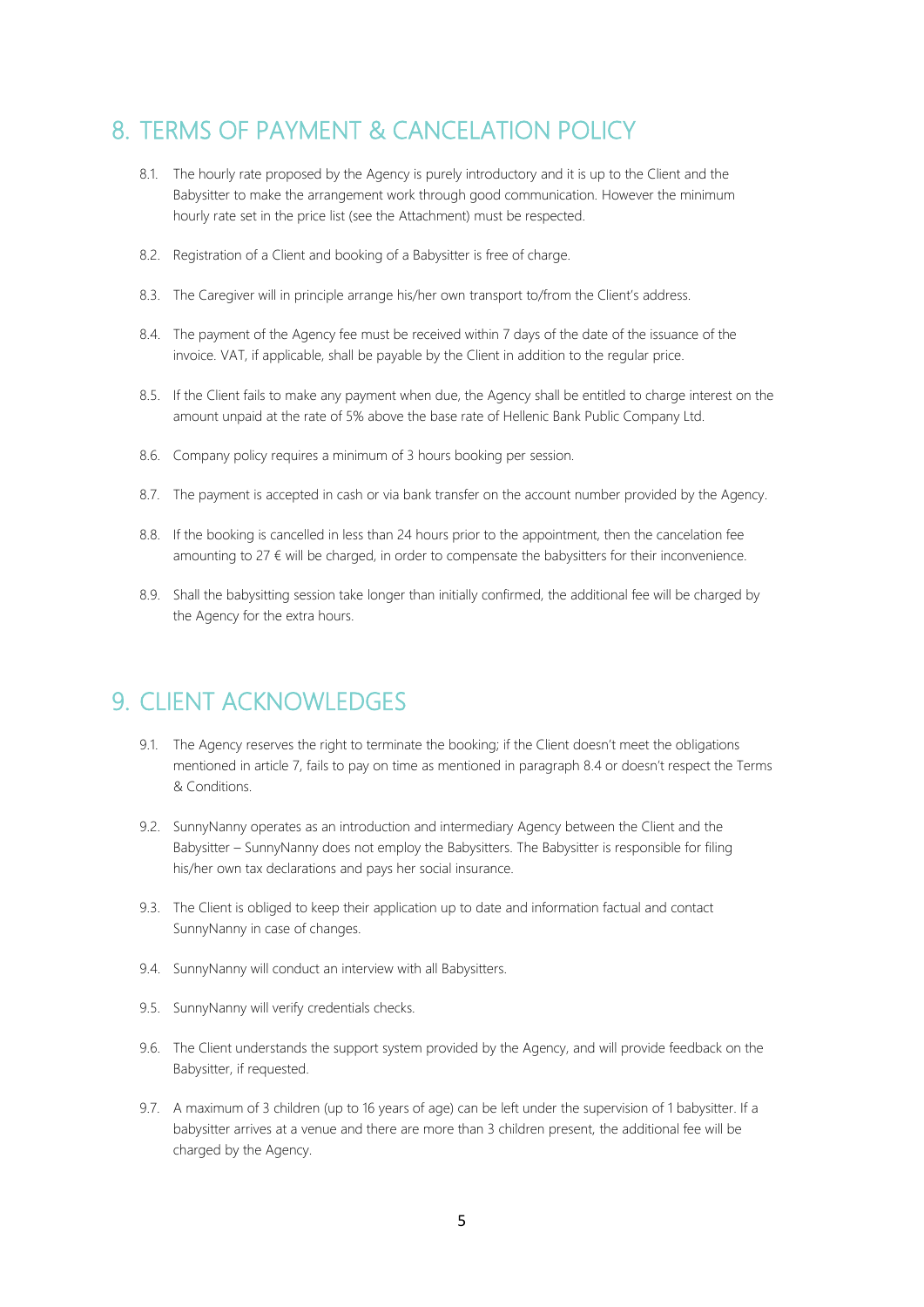- 9.8. If the Client is using the on-line "Childcare Booking" form they agree that they are responsible for the accuracy of all information pertaining to each booking. This includes relevant information in regard to date, time length and location of booking, and ensuring you cancel any bookings no longer required. Bookings can only be made up to 5 hours before required start time using this system.
- 9.9. The Client acknowledges the Agency will make all attempts to ensure there is a babysitter available for the time and date they require, but the Agency cannot guarantee this.
- 9.10. The Client acknowledges they may not be guaranteed a particular babysitter is available on the date and time they require. They will need to select another babysitter or choose a different time or date.
- 9.11. The Client agrees to make bookings that include the babysitting of their own children. They may also include other children, providing the total number of children does not exceed 3 and the children are aged under 16 years old. The client will inform us if there will be any other adult person's present at the time of the babysitting appointment.
- 9.12. Paragraphs no. 9.7 & 9.11 doesn't apply on the Event Babysitting. During an event a babysitter can take care of maximum 10 children (up to 16 years of age) per session.

#### 10. LIABILITY

- 10.1. By registering with SunnyNanny AU-PAIR AGENCY Ltd the Client expressly authorize the Agency to collect information about them and to provide the requested information to the Babysitter. The Client expressly waives any rights to bring any legal action against the Agency as a result of provision of such information.
- 10.2. The Agency acts as an agent for the Babysitter not as an employer of the Babysitter. Therefore the Agency accepts no liability or responsibility for accident, injury, loss, damage or misconduct sustained by Babysitter, Client's children or any other persons. The Client agrees to exclude the Agency should any mishap occur. The Babysitter is responsible for his/her own behavior and will reimburse any costs for sustained damages.
- 10.3. The Agency website does contain links to third party advertisements and links to third party sites. Access to any other Internet site linked to the Agency website, is at the own risk of the Client. The Agency accepts no responsibility for the accuracy or reliability of any information, opinions, or statements made in any third party advertisements or on any third party sites.

## 11. CONFIDENTIALITY

- 11.1. All communication between all parties shall remain confidential.
- 11.2. Any correspondence, communication either verbally, written or via email is confidential and the Client agrees not to disclose to third parties.

## 12. DISPUTES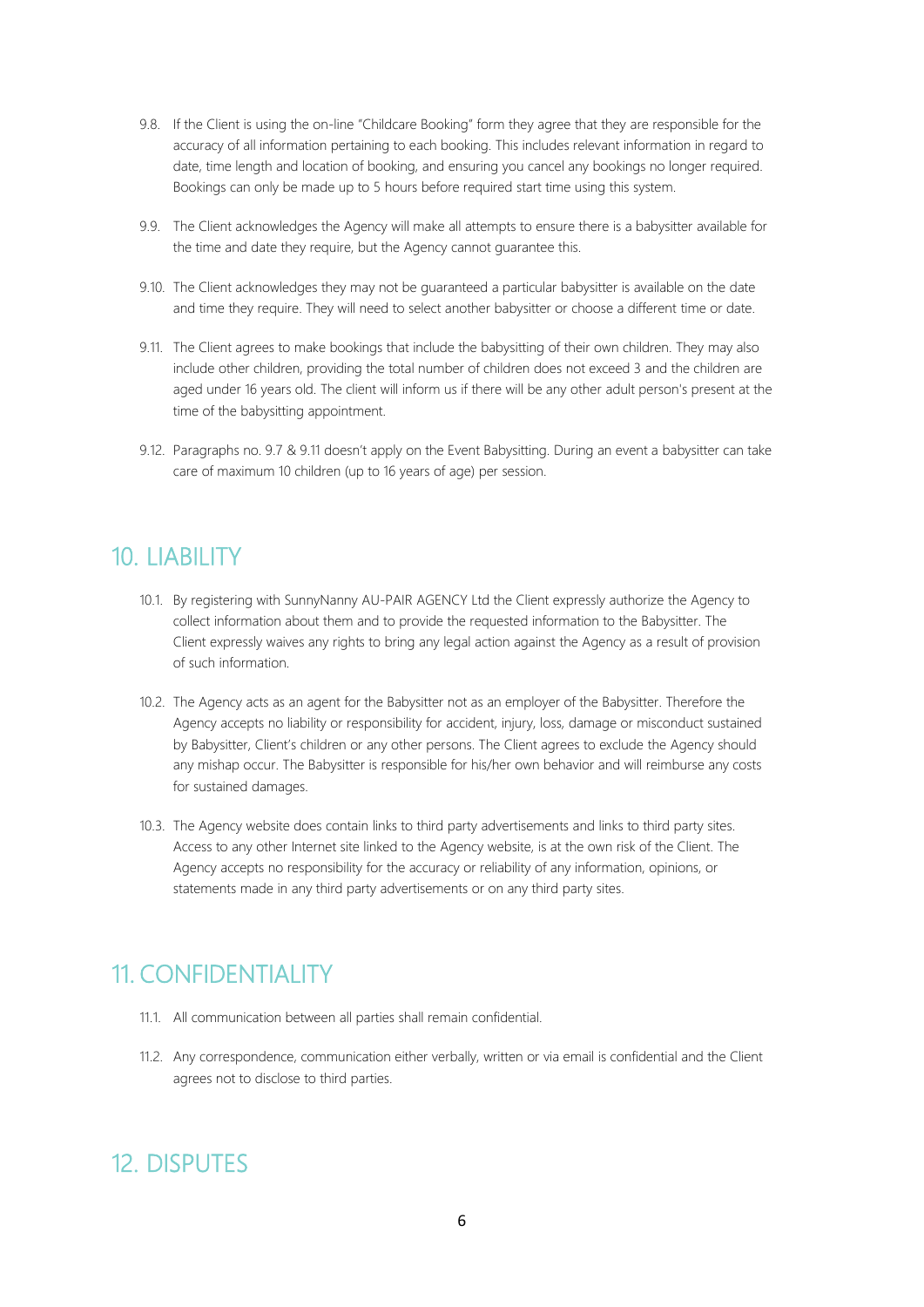12.1. The Agency prefers to resolve any disputes via mediation. Please contact Head office providing full details via email address: [info@sunnynanny.com](mailto:info@sunnynanny.com).

## 13. GOVERNING LAW

13.1. The Terms & Conditions of Business shall be governed in accordance with the law of the Republic of Cyprus and users hereby submit to the non-exclusive jurisdiction of the Courts of that state.

#### 14. MISCELLANEOUS PROVISIONS

14.1. These Terms & Conditions are the complete and the only Terms & Conditions of Business between parties and supersede any previous Terms & Conditions. No variations to the Terms & Conditions shall be effected unless confirmed in writing and signed by a Director of the Agency.